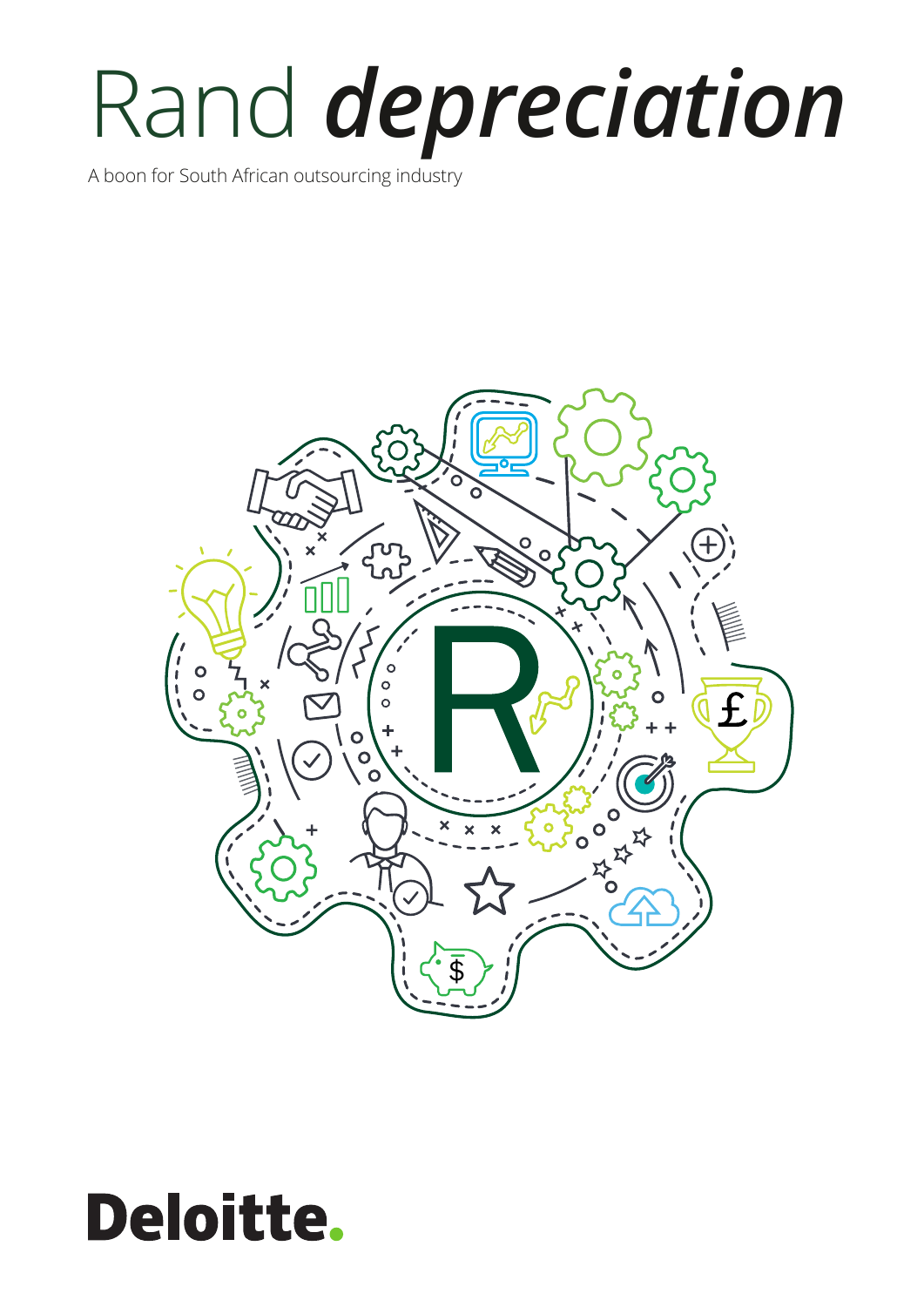Continued weakening of the Rand and a grim recovery outlook in the short- to medium term, could help the local South African outsourcing industry establish itself as a cost-effective destination for outsourcing contracts and, subsequently, attract more engagements to the country.

**Currency** depreciation has positive as well as negative impacts on the country's economy. It makes exports cheaper, and imports dearer, increases inflation and drives foreign direct investments (FDI) away from the country.

\$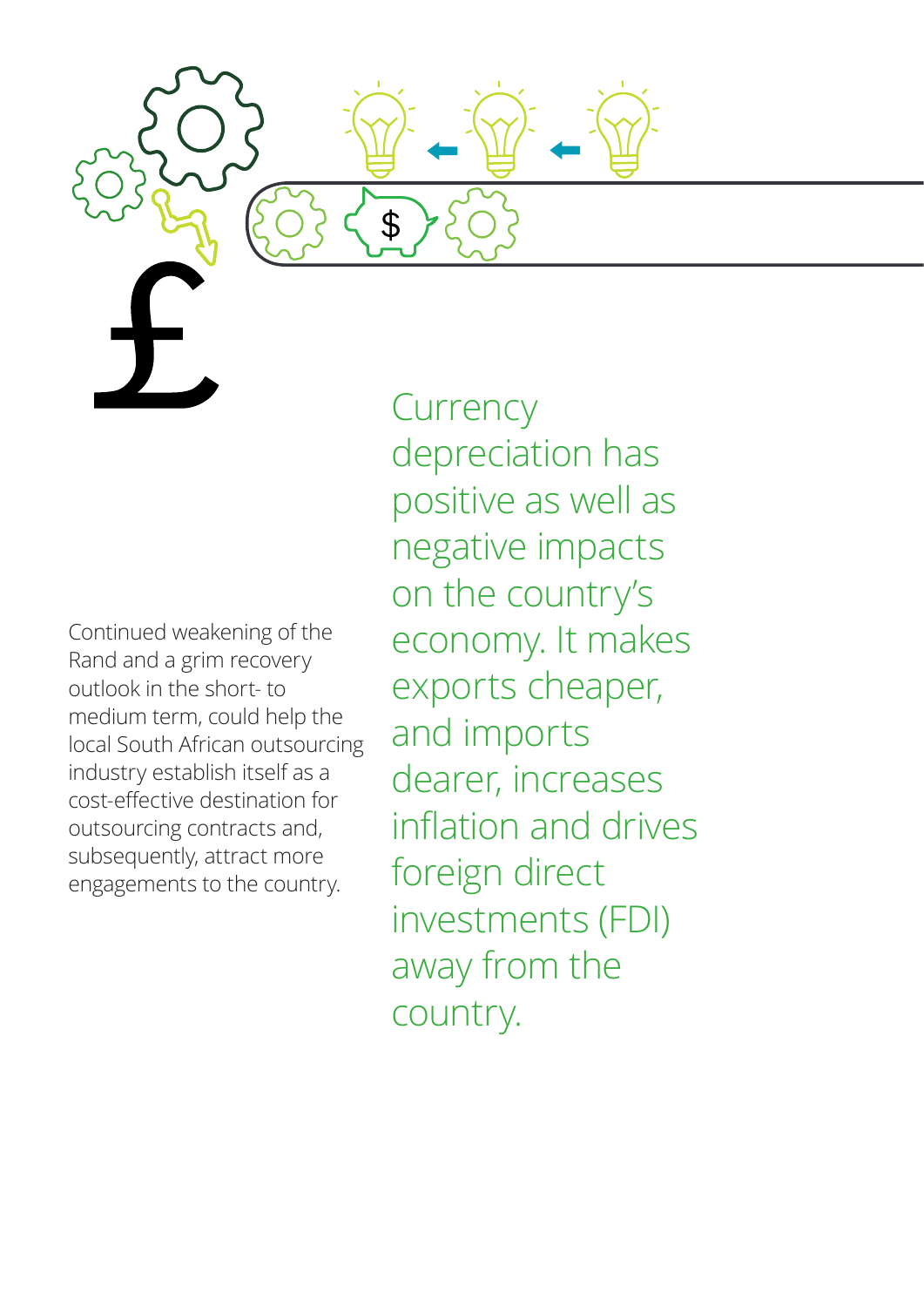### Rand depreciation

In the last two years, the South African Rand has been on a constant decline against the USD. This decline has peaked since 2014/15. The Rand closed at a level of ZAR15.98 to the USD for the week ending February 5, 2016. During the same month in 2015, the currency was trading close to ZAR11 to the USD.

One of the major factors affecting Rand valuation is the improvement in the US economy and expectations of rate hikes in the coming quarters by the Federal Reserve. Any rate hike implementation will have a negative impact on emerging economies as the investors tend to look at developed western economies that will result in an outflow of money towards the developed economies.

Another factor for the depreciation is the Chinese flexible foreign policy. The Rand is one of the currencies most exposed to China, hence any adjustments to Chinese foreign policy has a direct impact on the Rand. After People's Bank of China devaluated the Yuan by 2% in mid-2015, the Rand lost close to 26% of its value during the next six months.

Since South Africa relies more on mineral exports, low commodity prices have also led to a weakening of the Rand. Due to low economic growth, China's demand for commodities have gone down resulting in lower global commodity prices.

Investor confidence is yet another factor affecting the value of currency. The South African government has been making ministerial level changes that have affected investor confidence. The replacement of Finance Minister Mr Nene by Mr van Rooyen as South Africa's finance minister – despite government's attempts to establish the lost confidence by appointing Mr Pravin Gordhan to the post soon after – dealt a further blow to the Rand.

To make matters worse, the monetary policy has not provided much support to the falling Rand. A 25 basis point (bps) hike in November 2015 failed to help much. The reserve bank is expected to adopt an aggressive monetary policy and come up with bigger rate hikes to prevent the Rand from declining further. The expectations are that through 2016, a 125 bps hike will be executed in three phases (50 bps, 50 bps and 25 bps towards the end of the year).

As per Deutsche Bank estimates, the Rand will depreciate further and reach a low of ZAR17.50 to the USD in 2016 and ZAR18 to the USD in 2017; however, the currency is expected to gain against the US dollar in 2018 and trade at better R/USD rates. The continued depreciation of the Rand has already led to inflationary pressure, which is expected to reach 8% YOY in 2016. As if these were not enough reasons, South Africa now faces huge implications of one of the most devastating droughts in the past 20 years; given the current agricultural output, expectations are that the country might need to import up to 5 million tons of maize, and wheat to the tune of 2 million tons this year. Maize prices are already high, having increased by 50% since December 2015. The only relief has been the low Brent oil price regime, which is expected to continue in 2016 (USD37/barrel) as well as 2017 (USD44/barrel).

| Parameter                | 2014  | 2015E | 2016F | 2017F |
|--------------------------|-------|-------|-------|-------|
| Goods export (FOB)*      | 93    | 83    | 88    | 90    |
| Good import (FOB)*       | -99   | -85   | -89   | -93   |
| Trade balance*           | -6    | $-2$  | $-1$  | -3    |
| Current account balance* | $-19$ | $-13$ | $-12$ | -13   |
| Foreign reserves**       | 48    | 45.8  |       | 47    |
| ZAR/USD**                | 13 G  | 15.6  | 175   | 18    |

(Source: EIU\*, Deutsche Bank\*\* (Figures in USD billion, except ZAR/USD rates))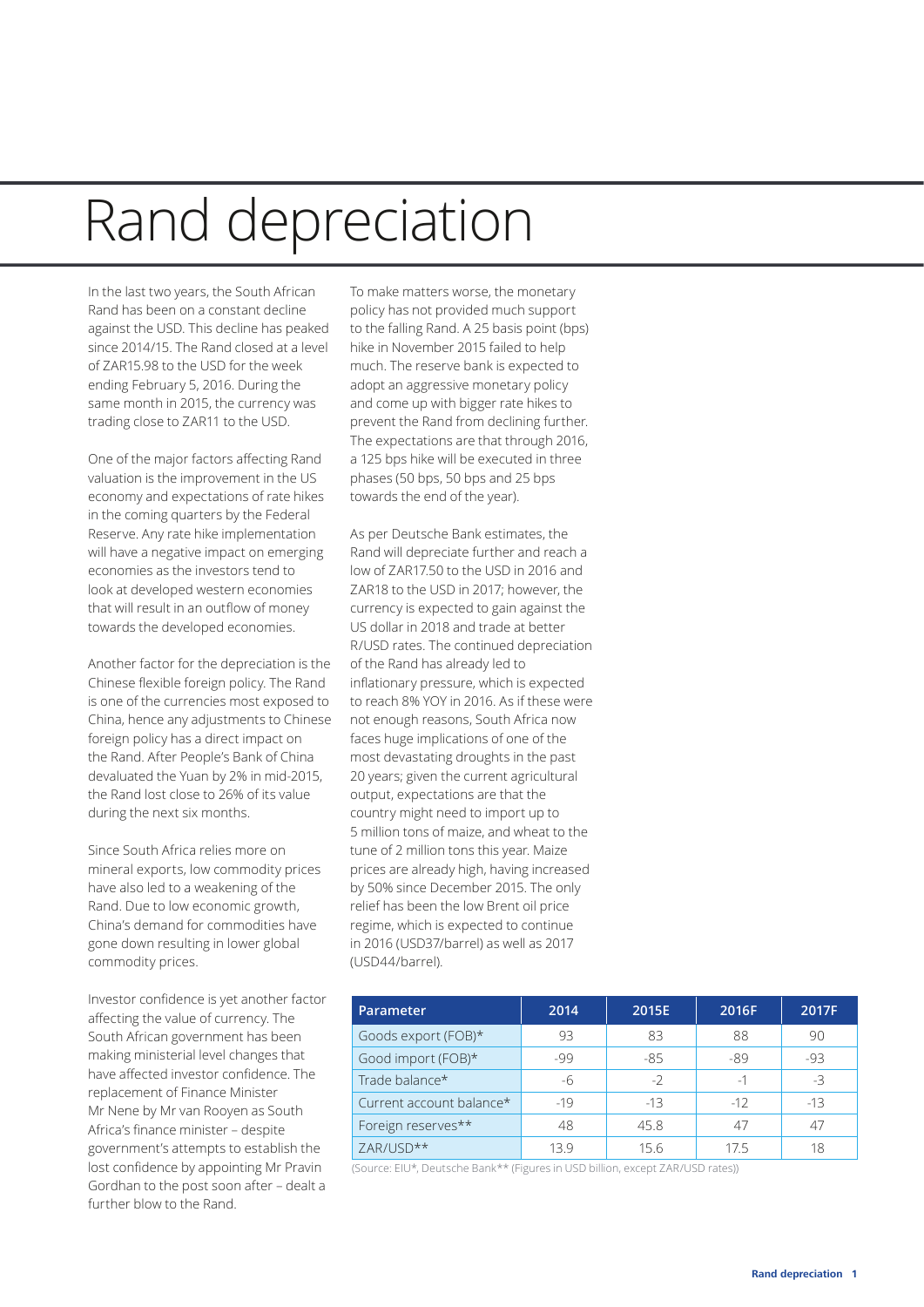#### **Impact of Rand depreciation on industries**

The story is not all grim when it comes to impact on industries though. One of the industries at an advantage of the depreciating Rand is tourism. The weakening of the Rand has, to a certain extent, countered the impact of new visa laws introduced in May 2014. As per these laws, tourists from countries such as China, India and Russia were required to apply for visas in person, and visitors accompanied by children were required to have valid birth certificates for each child. The new visa laws were anticipated to result in a loss of R7.5 billion per year for the South African economy; however, as per the data collected from entry points, the number of tourists during the holiday season in 2015 had gone up by 7% compared to 2014. Close to 2 million tourists visited the country during the five-week period from 1 December 2015 to 7 January 2016. Asia accounted for the maximum percentage of these visitors (15%).

The weakening of the Rand has also helped the wine industry. The seventhlargest wine producer globally, South Africa attracts a large number of wine tourists. As per Rico Basson, Managing Director, Vinproa – a service organisation with 3 600 wine producers and cellars as members – the wine tourism market has the potential to reach R15 billion by 2025 from R6 billion in 2015 if the Rand continues to drop against the US dollar.

Business Process Outsourcing (BPO), too, has been a beneficiary of the Rand's depreciation. The weakening of the Rand has positioned South Africa as a cost-competitive outsourcing destination for companies based outside of the US and Europe. It is an added boost that the country also enjoys time zone and cultural similarities with these geographies.

#### **Currency depreciation and outsourcing**

Currency depreciation has always been a positive factor for the outsourcing industry as it makes the outsourced services cheaper for buyers of the service. A stable lower currency value of the country where the service provider is based usually warrants a higher return on investment (ROI) to the service buyer making the outsourcing decisions. A strong local currency has negative impacts on tourism and mining, and also makes local hiring costly, forcing companies to outsource to a location that has steady lower currency value. India, an established outsourcing hub, has been benefitting due to its lower currency value against the US dollar. The Indian Rupee has depreciated from INR39.36 to the USD in January 2008 to INR67.94 to the USD in January 2016.

Similar has been the case for major outsourcing hubs, both established and emerging. In South Africa, a number of factors similar to India can boost the local outsourcing industry. These factors include the pool of English-speaking talent (the country also has Spanish, Portuguese and French-speaking capabilities), cultural similarities with the UK, Australia and even the US, as well as time-zone similarities with European nations.

The South African government along with Business Process Enabling South Africa (BPESA), a South African BPO investment and networking body, is working towards establishing outsourcing as a major job creator for the country. Government has also come up with numerous initiatives for promoting outsourcing within South Africa. The government has even eased regulations to attract foreign companies.

Continued weakening of the Rand is expected to help outsourcers looking for new contracts, or even a renewal of existing contracts, from the UK and Australia, which are the priority markets for BPESA.

Companies that are already providing BPO services and have proven their worth will be better placed to exploit the Rand's depreciation by providing cheaper contract terms to their clients.

Indeed, the new cost deferential may prove to be a deciding factor before any contract is awarded, as cost still remains one of the major factors in outsourcing contracts. Outsourcing services providers should look at getting in longterm contracts with the buyers through diligent negotiations as buyers prefer not to get into new pricing contracts beyond one to two years in a weak currency regime.

Long-term contracts at same price level and movement towards outcome based pricing instead of FTE based pricing will also help providers avoid risks of Rand stabilisation or appreciation in the short- to medium term.

Added to these advantages is the fact that South Africa has a large number of law graduates, much higher, in fact, than in India, Philippines and Ireland. This is crucial for the evolution of Legal Process Outsourcing (LPO). Outsourcing the legal processes to low-cost countries is the new normal. LPO to South Africa is rising as a result of similarities in the legal framework with many of the European countries including the UK, quality of legal skills and effective regulatory and compliance environment. South Africa's LPO industry is also boosted by the supply of legal graduates. As per the Law Society of South Africa, there is an oversupply of legal graduates to a tune of 2 000 graduates every year, hence, in terms of resources South Africa is better placed than other offshore destinations. Law firms such as Hogan Lovells, Norton Rose, Fulbright, Cliffe Dekker Hofmeyr (DLA Piper Group) and Bowman Gilfillan already have presence in South Africa. LPO providers such as Integreon, Exigent, BPO Global and Cognia Law have also established themselves in South Africa.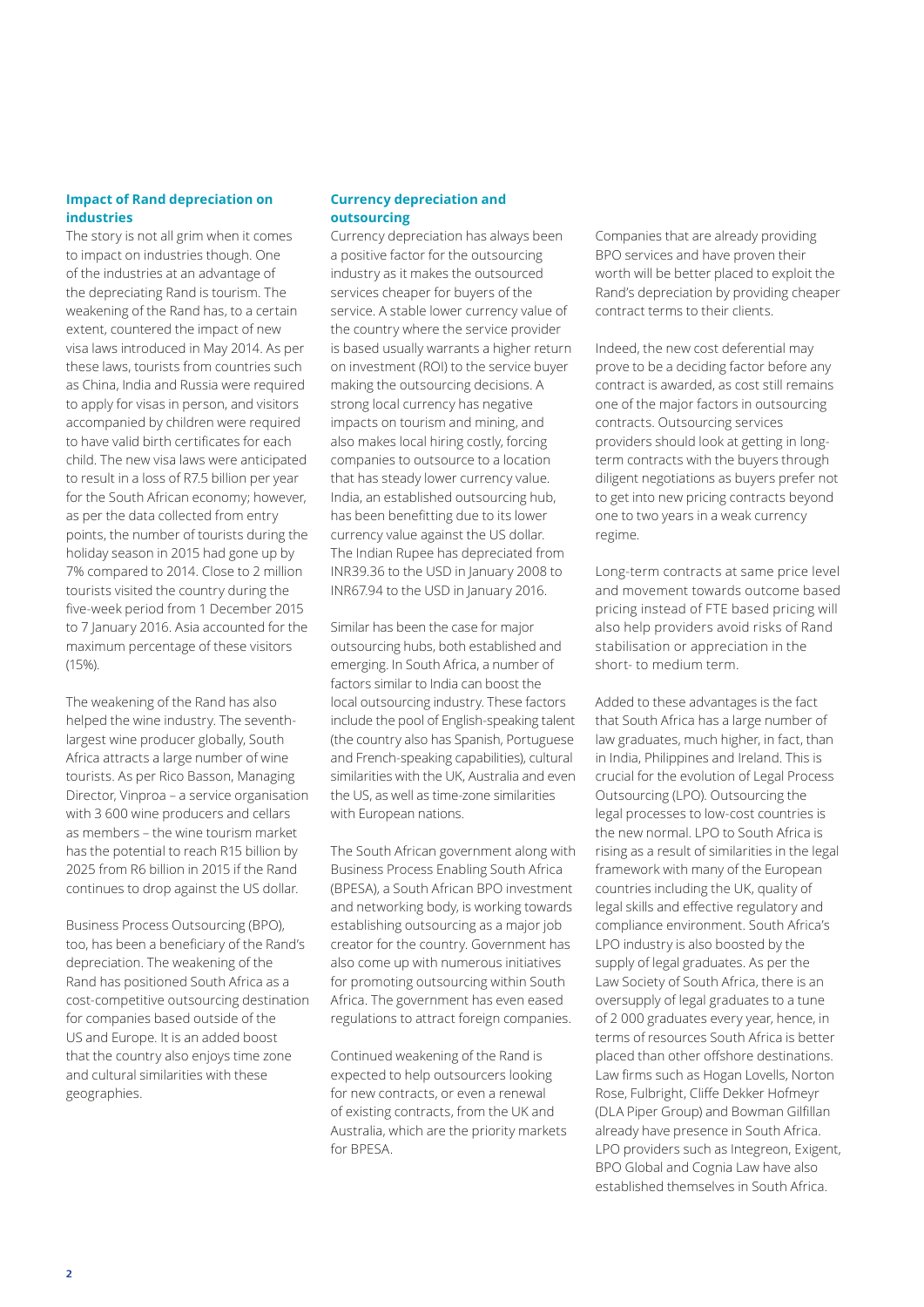#### **Rand and other currencies' performance against the US dollar**

For the last year (January 2015 to January 2016), the Rand has weakened more than 40% against the dollar – the biggest fall compared to currencies of other outsourcing countries. The Paraguay Guarani has depreciated about 20%, while the Indian Rupee has gone down by close to 10% during the same time period.

As the Rand has depreciated the most among the currencies of established and emerging outsourcing hubs (during 2015/16), companies outsourcing to South Africa will enjoy the cost differential and can expect more savings out of their outsourcing engagements.



<sup>(</sup>Source: CapitalIQ, Exchange rate with USD in February 2015 = 100%)

The weakening of the Rand has had a positive impact on industries such as tourism, wine and outsourcing.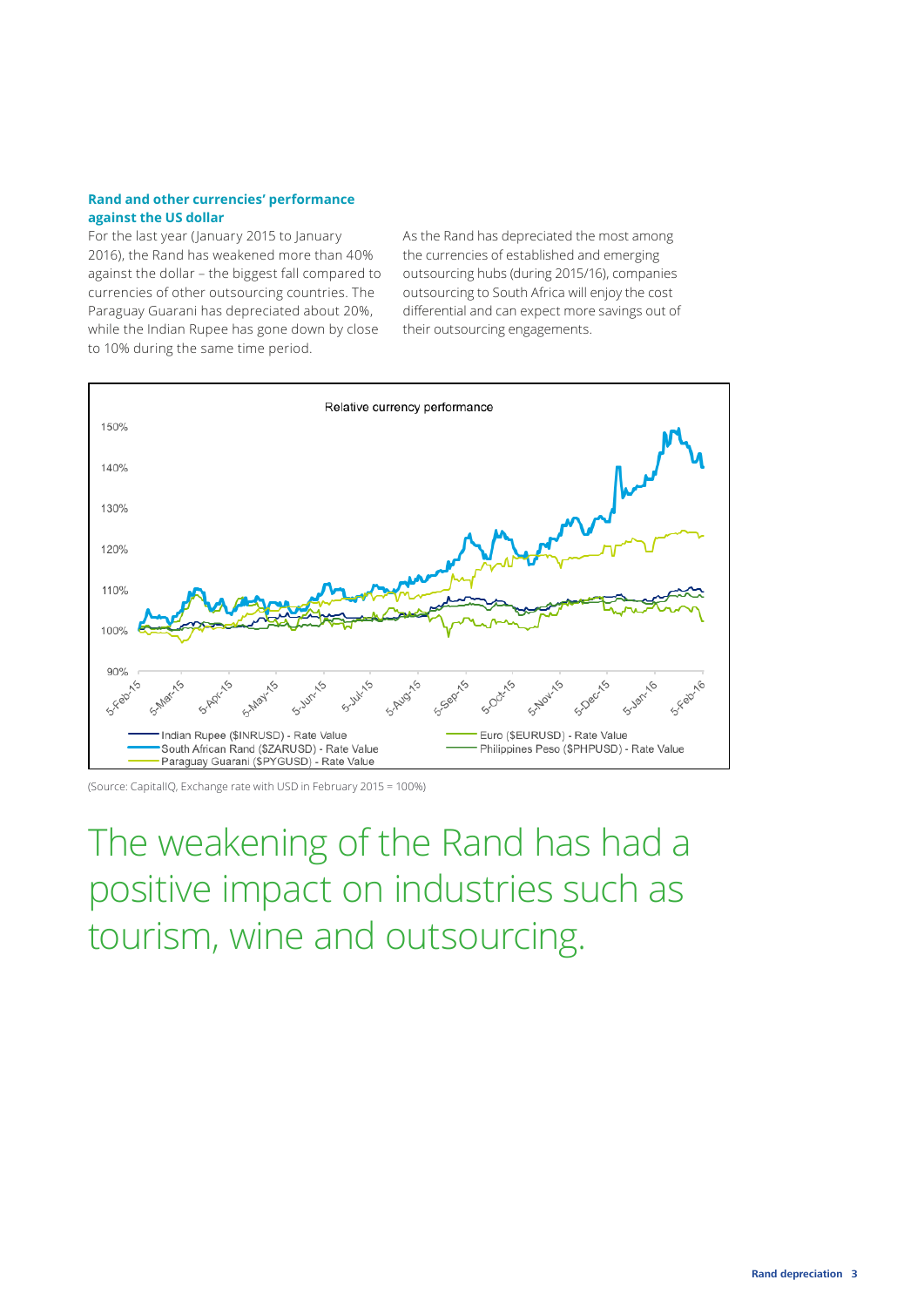#### **Conclusion**

Looking ahead, the outlook around the Rand's recovery in the medium term remains grim till the end of 2017. While the importance of rand depreciation is a temporary advantage for South Africa, just like most short-term incentives, those service providers that are capable of retaining clients, expanding scope and automating a number of processes, this depreciation could be a critical attraction for the next 30-month period until 2018.

These are opportunities that should not be missed by opportunistic entrepreneurs. In the wise words of Lisa Weedn, "Every unexpected change is an opportunity for something wonderful". Multinational companies wanting to take advantage of growing their markets in the African continent stand a far better advantage now to set up centres of excellence in South Africa and reap the cost advantage on the current services they might already be providing in Europe or America, such as consolidation of management reporting on Africa operations, tax compliance, data analytics, etc.

Outsourcing service providers might also do away with the FTE costing and move towards outcome-based pricing to counter the risk of the Rand's stabilisation or appreciation. While eliminating FTEs might look like negative job elimination, technology and automation for imported jobs could be very attractive in South Africa and would result in a number of knowledge-based jobs being created locally, resulting in more FTEs being hired locally. The combination of South Africa's technology innovation, well trained professionals in accounting, legal, engineering, etc. who can be supported by an abundant number of unemployed graduates – this could elevate South Africa further than where it is currently rated.

The South African outsourcing industry should make utmost use of the weak Rand regime to establish itself as a cost-effective destination and to raise its service contribution to the global outsourcing industry.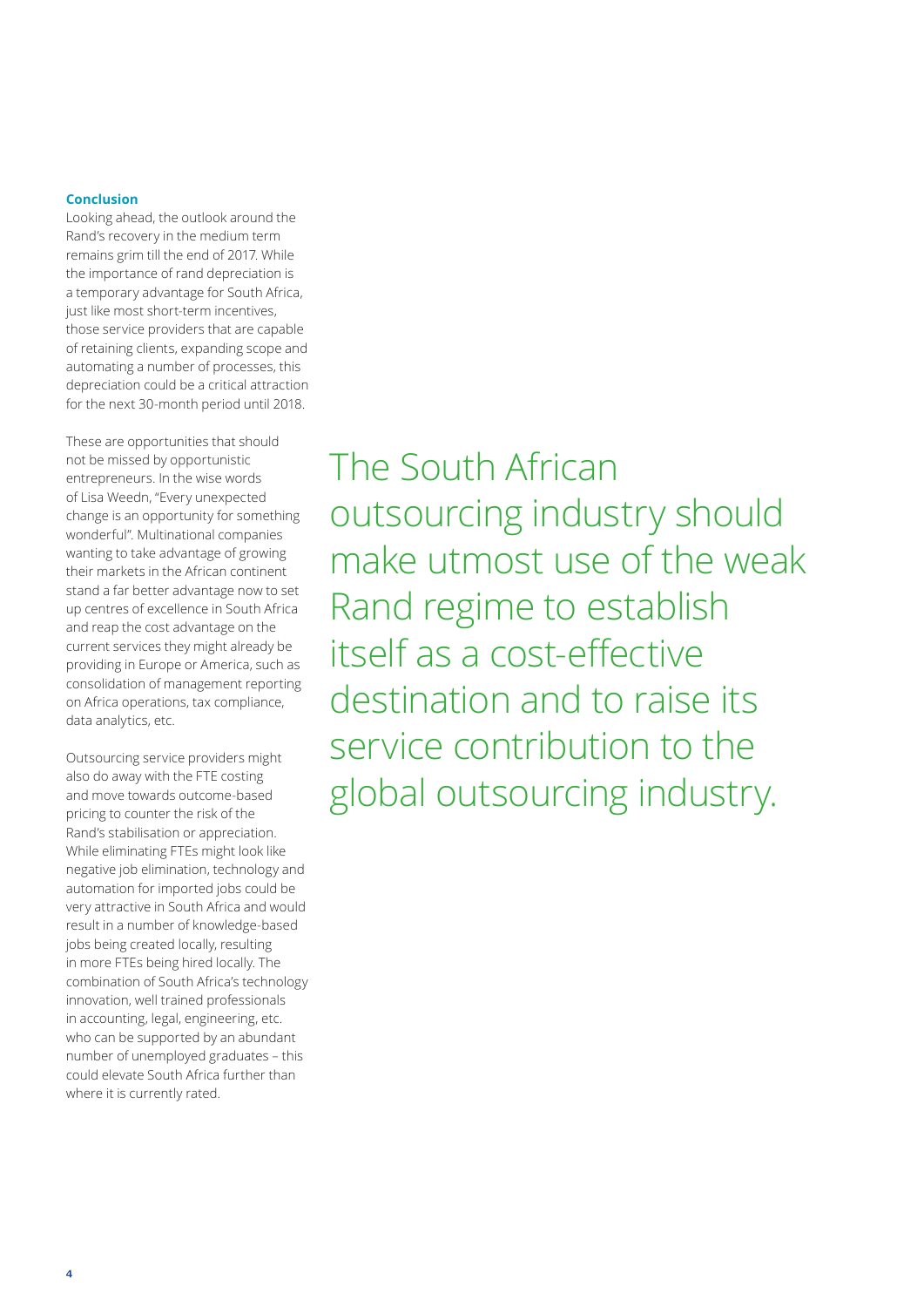## Contact

#### **For more information, please contact**



**Sandile Gwala** *Managing Partner, Business-Process-as-a-Service (BPaaS)*  Tel: +27 (0)11 209 6899 Email: sgwala@deloitte.co.za

**For further information, visit our website at www.deloitte.com/za/bpaas**